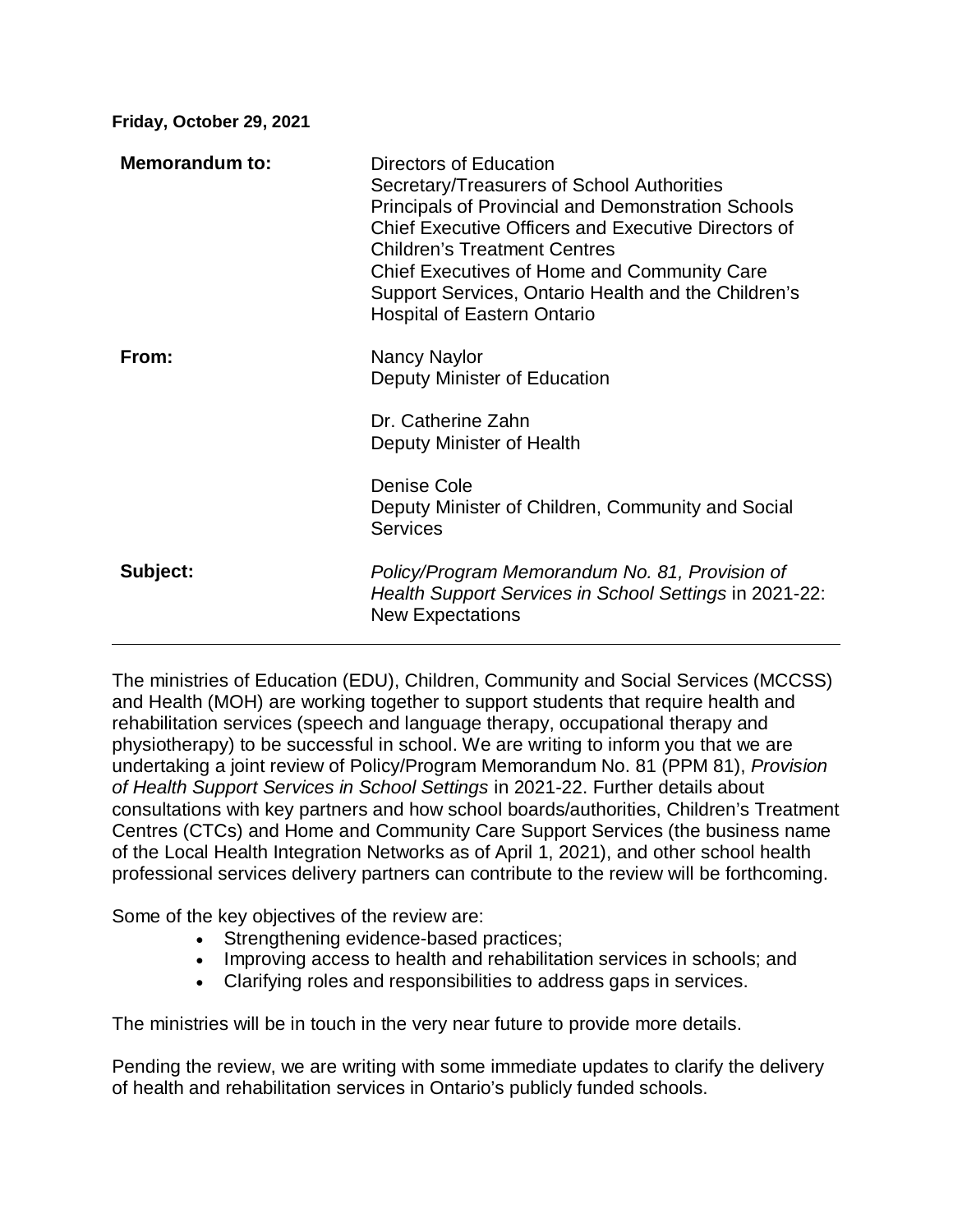## **Streamlining Access to Rehabilitation Services**

As of January 1, 2019, responsibility for the School-Based Rehabilitation Services (SBRS) program was transferred from the Local Health Integration Networks under the Ministry of Health to CTCs funded by MCCSS. This transfer allowed for school-based services to be better aligned and coordinated with community rehabilitation services – such as preschool and school-age services – and is a step toward more streamlined services for children and families. For greater clarity, rehabilitation services in publicly funded schools previously assigned to MOH *(as per memo sent August 31, 2018 - Transfer of Contracts for School-Based Rehabilitation Services from Local Health Integration Networks to Children's Treatment Centres)* under PPM 81 are the responsibility of MCCSS and their providers should continue to be welcomed into schools as laid out in the PPM.

Beginning January 2020 and in accordance with the terms of their transfer payment agreements with MCCSS, CTCs can adjust their service delivery models to offer services during summer and school breaks, and provide group and classroom interventions where appropriate, to best meet local needs. School boards are encouraged to work with CTC partners to implement changes to support the rehabilitation needs of students and their families.

## **Unified Speech and Language Services**

School boards and children's rehabilitation service providers have identified the delineation between speech and language services as a service delivery challenge that is not aligned with best practices. The ministries understand that many local communities have already adopted a unified approach to providing speech and language pathology. The government is supportive of these local arrangements and encourages the community to adopt a unified approach when it will best serve students and reduce duplication.

## **In-School Delivery of Services**

Although the public health situation resulting from COVID-19 continues to evolve, we remain committed to supporting students' access to the supports that they need to access learning. It continues to be the Ministry of Education's expectation that school boards work with their local partners to facilitate access to schools by service providers, including those providing school health professional services and CTCs and their delivery partners, as appropriate so that students learning in-person can receive access to support services. Remote delivery of services should only be considered for students learning in person as a last resort.

Please also note that school boards are expected to work with their local CTCs and with Home and Community Care Support Services, CHEO (providing pediatric home care